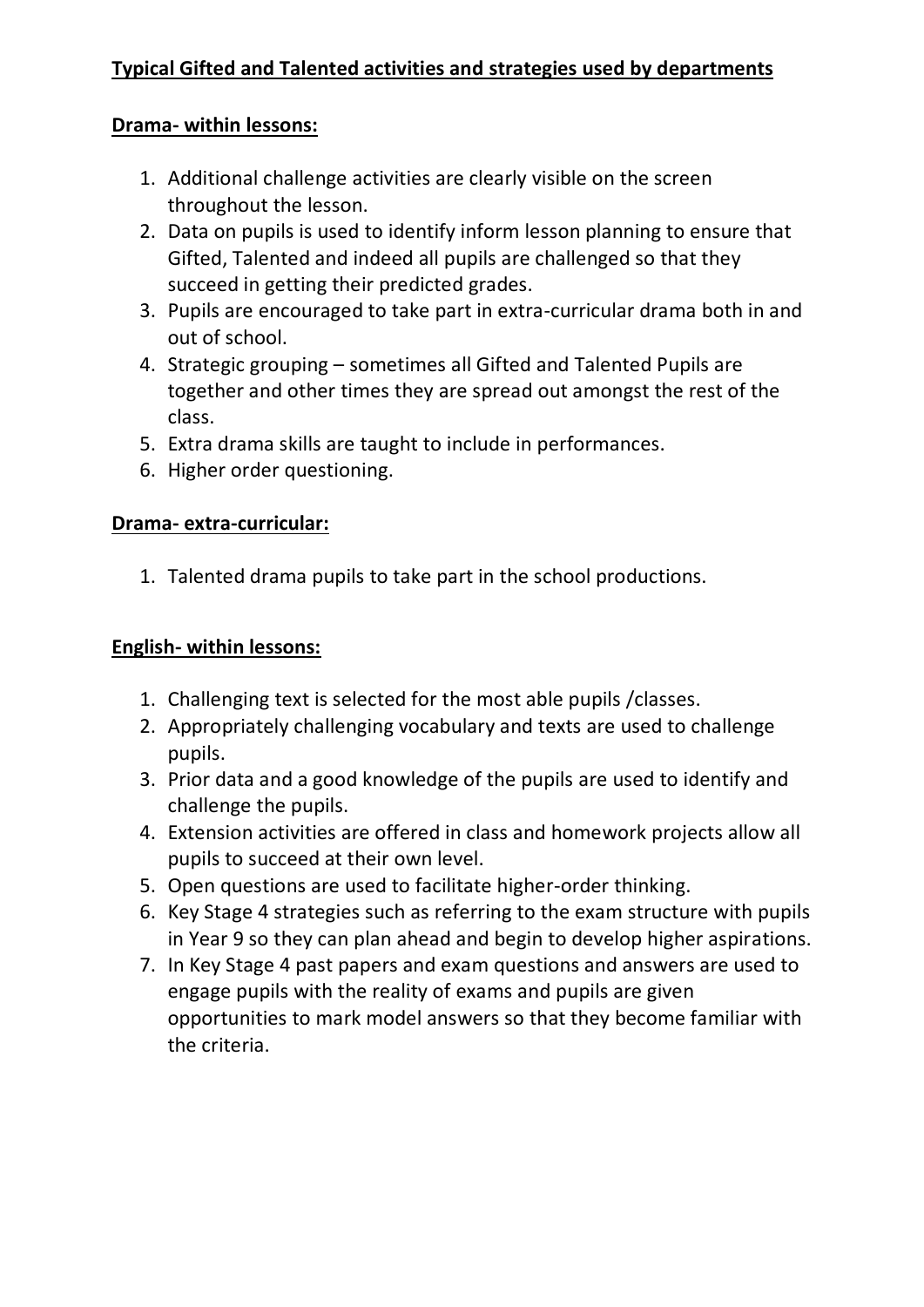# **English- extra-curricular:**

- 1. A recent trip to the The Globe Theatre in London to watch a production was very successful and something that may be an annual event.
- 2. The short story writing competition saw five winners whose stories appeared in a published anthology.

### **Geography- within lessons:**

- 1. All pupil assessments are recorded and progress is tracked
- 2. Progress is monitored by the class teacher, Head of Departments and Humanities Leaders.
- 3. Data is used to identify underachieving Gifted and Talented pupils as well as achieving and over achieving pupils.
- 4. Seating plans change every half term but they are aimed to challenge Gifted and Talented pupils.
- 5. Differentiated questions are provided.
- 6. Links are made to levels and success criteria.
- 7. Extension challenge is provided.
- 8. Questions are open and directed.
- 9. Homework follows a pattern of spelling tests with definitions, numeracy tasks and projects. These allow pupils to become accurate and knowledgeable of key words as well as to allow them the option on homework.
- 10.GCSE exam questions in Year 9.
- 11.Specific links to levels and grades in lessons to make pupils aware of skills and expectations.
- 12.Homework projects allow pupils to pick an area of interest and challenge themselves to acquire new knowledge and look at issues from different perspectives.
- 13.In the past Year 9 pupils took a GCSE exam to challenge them and their exam skills. This exam is now carried out by all of Year 9 to allow them the opportunity to experience GCSE questions and be challenged to be succinct.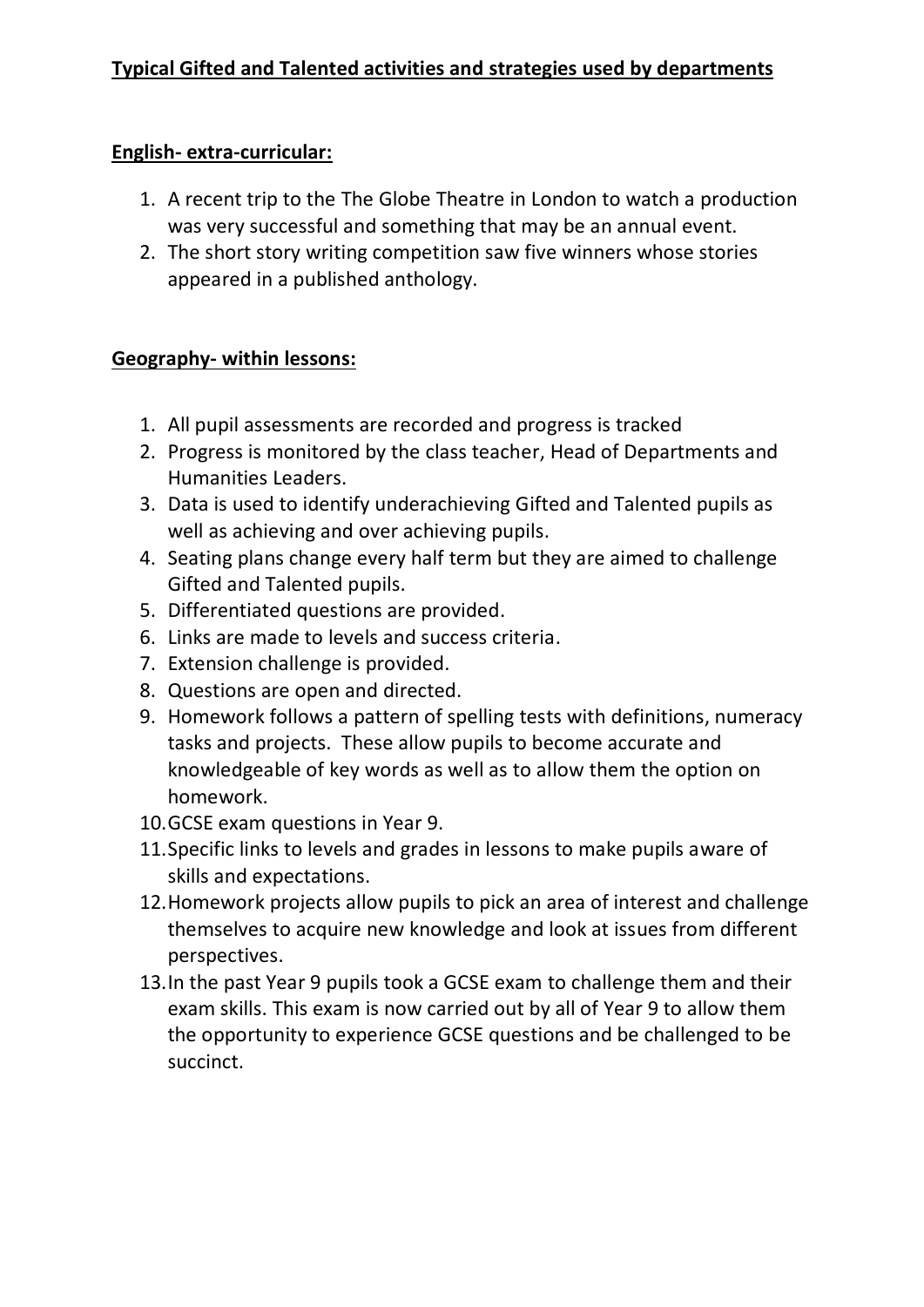14.Gifted and Talented pupils are supported as well as our aspiring Gifted and Talented pupils (which is all pupils) in all lessons across all years. This is done through providing an engaging and varied curriculum which has a focus on case studies from around the world. Opportunities for all pupils is provided to achieve a level 8 and an A\* by not setting pupils and teaching to the top and scaffolding down. This has a positive outcome on pupil performance as it does not limit possible attainment

# **Geography- extra-curricular:**

1. Eastleigh Consortium Quiz –a Year 9 and Year 10 team are taken to the Eastleigh Consortium Quiz every November.

# **History- within lessons:**

- 1. All lessons are differentiated so that Gifted and Talented pupils can be stretched and challenged in class.
- 2. Assessments are also differentiated so that those pupils in Key Stage 3 that are of high potential can access higher level thinking tasks and GCSE style questions.
- 3. At GCSE higher potential students are encouraged to do extra reading on the topic so that their expert knowledge is more to an A level standard.
- 4. At times homework and feedback is differentiated so that they are challenged with the work in the classroom and at home.

# **Maths- within lessons:**

- 1. Differentiation in lessons challenging extension activities.
- 2. Strategic seating.
- 3. Pupils act as team leaders and teach other students.
- 4. Problem solving and Maths Challenge activities are embedded in lessons.
- 5. GCSE work is used as extension tasks at Key Stage 3.
- 6. Open ended investigations are used.
- 7. Research topics are at times assigned individually.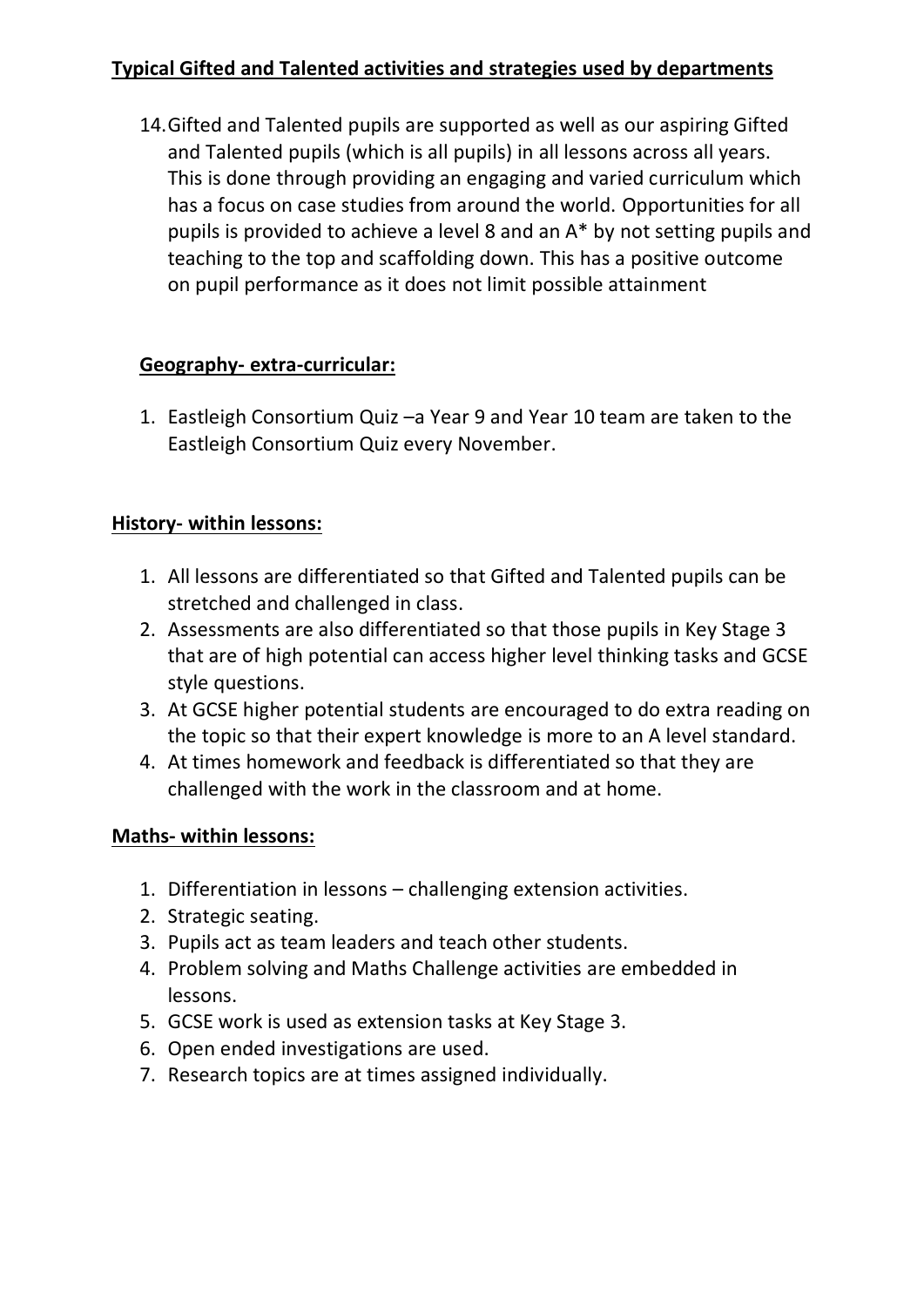### **Maths- extra-curricular:**

- 1. Intermediate Maths Challenge for Year 9 Gifted and Talented Pupils.
- 2. Southampton University Maths Challenge for Years 7, 8 and 9 Gifted and Talented pupils.
- 3. Gifted and Talented Years 8 and 9 Team Challenge.
- 4. Junior Maths Challenge for Year 7 and 8 Gifted and Talented Pupils.
- 5. Gifted and Talented day for Year 6.
- 6. In addition, Year 11 Gifted and Talented Pupils have been entered to sit for the statistics module as an additional GCSE award.
- 7. Extra-curricular clubs.

# **Media and Film Studies- within lessons:**

In Media and Film Studies Gifted and Talented Pupils are challenged by ensuring learning activities in the classroom offer additional stretch through a combination of acceleration, enrichment and extension. Opportunities for independent learning are provided with a range of learning styles being used. At GCSE level a real-life context is provided which support decision making and problem-solving skills. The pupils use industry standard technology and have to carry-out independent projects which tend to be in ability set groups.

# **Strategies:**

- 1. Use of data and initial assessment to identify and challenge students.
- 2. Differentiation by outcome.
- 3. Strategic seating.
- 4. Data displayed on wall to promote expectations and competition.

# **Activities:**

- 1. Challenging extension activities are provided.
- 2. Open questions are used.
- 3. Further responsibilities are given to the Gifted and Talented Pupils.
- 4. Different roles are assigned within group tasks.
- 5. Gifted and Talented Pupils work as Learning Support Assistant's during the lesson.
- 6. Students prepare resources and teach chunks of the lesson.
- 7. Exam questions with model answers are provided.
- 8. Key Stage 4 practice for Key Stage 3 pupils.
- 9. Differentiated work through the use of add-on rooms.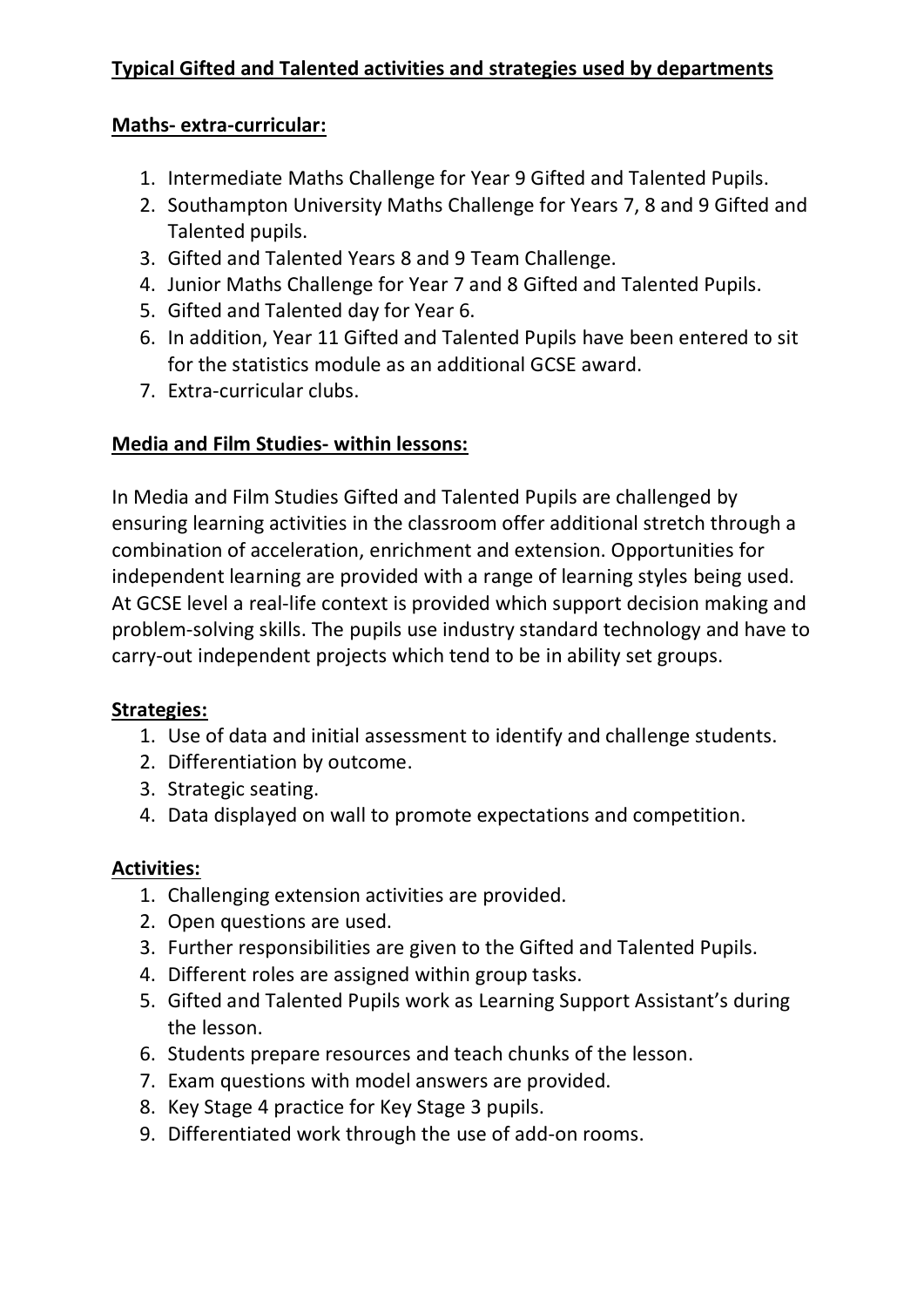#### **MFL- within lessons:**

- 1. In Year 7 there is a top set which is now doing two languages which are really stretching and challenging the most Gifted Pupils in that year.
- 2. In Year 9 a GCSE group has been initiated during the year so that the most able pupils can have a taste of what the GCSE is like and to make sure that the most able pupils are stretched.
- 3. In Years 10 and 11 pupils are encouraged to produce written and spoken work that is A\* by clarifying the criteria for this and making sure pupils are going well beyond the minimum in the work they produce.

#### **MFL- extra-curricular:**

1. In Year 8 there is a trip to Southampton University for Gifted and Talented linguists where they are encouraged to study another language and there are competitions for the most talented linguists.

#### **Music- within lessons:**

- 1. In Music Gifted and Talented Pupils take part in extra-curricular ensembles. There is a broad range of ensembles, which cater for the various strengths and interests of pupils. Working within ensembles challenges and extends the learning of all taking part. Pupils with advanced performance skills are able to tackle much more demanding work in class.
- 2. Gifted and Talented pupils in Music are identified because of their musical ability and are therefore having instrumental/singing lessons in school or privately.
- 3. Pupils not already having lessons who demonstrate ability or interest are encouraged to take up lessons. This will then enable them to make more progress.
- 4. In class, Gifted and Talented Pupils are encouraged to tackle extension activities and to take a leading role.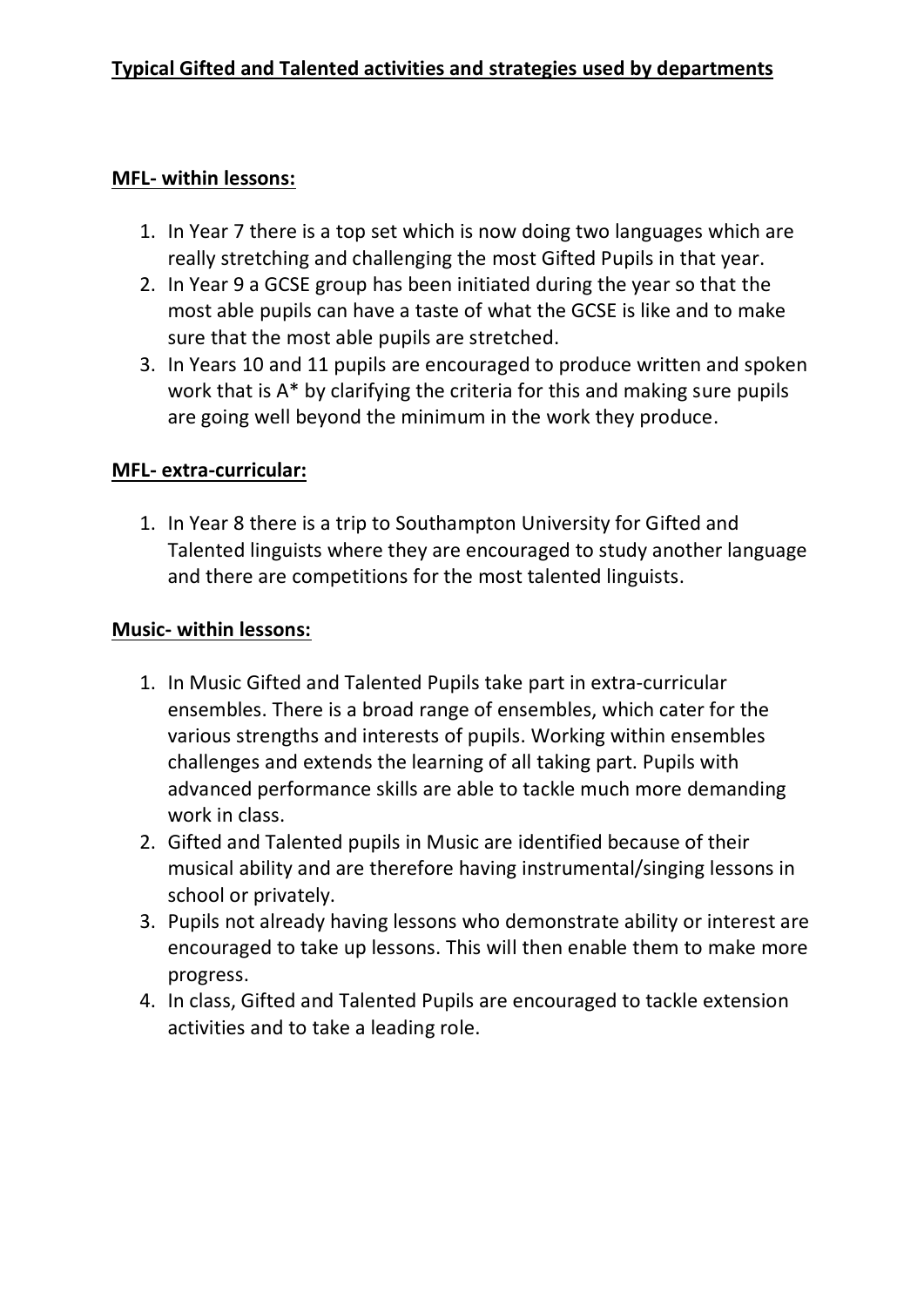### **Music- extra-curricular:**

- 1. Extra-curricular instrumental lessons are available for all pupils pupils who are Pupil Premium do not pay a fee for this.
- 2. Grade 5 Theory class with an external teacher is very popular with the more able pupils
- 3. Wind Band.
- 4. Jazz Band
- 5. Show Chorus
- 6. Show Case by invitation.
- 7. Sax and Clarinet groups- by invitation.
- 8. String group before concerts
- 9. In conjunction with Drama, lots of pupils are also involved in the productions – last year's being 'High School Musical'

# **New Technologies- within lessons:**

- 1. Higher levels of 'making' challenge within projects.
- 2. Higher and targeted levels of questioning.
- 3. Structured levelling to enable greater development of the design process.
- 4. Use of experts within groups.
- 5. Use of learning diaries to enable independent learning.
- 6. Greater scope of projects.
- 7. Use of leadership skills within lessons.

# **New Technologies- extra-curricular:**

- 1. Lego Mindstorms Entry into the First Lego League challenge which they won, involved programming robots, completing a project based on a theme and providing technical evidence of skills. This year students will complete the bronze or silver crest award.
- 2. Programming club During the winter and autumn term, an Arduino expert and two professional programming designers provided workshops to enhance knowledge of programming electronic systems. IBM industry experts have also run two workshops open all year groups and the topics were coding with Python and the Raspberry Pi.
- 3. Entry to various competitions such as Innovating the Future and Cook it for Cricket.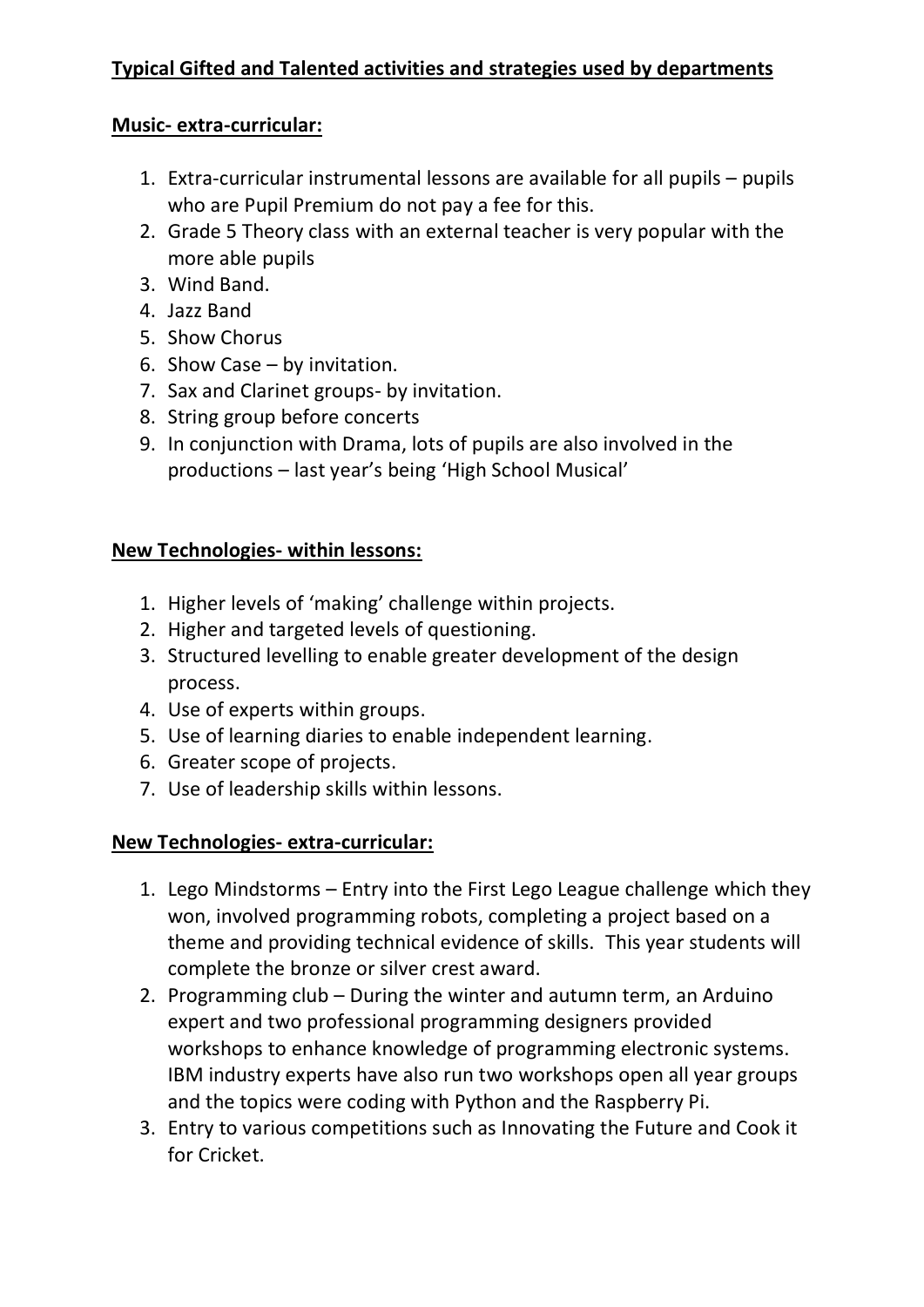# **PE- within lessons:**

- 1. Classes in lessons are set so most able work together and are pushed accordingly.
- 2. In PE Gifted and Talented Pupils are challenged by giving them a different role other than performing. Students are often asked to lead or coach a group.

# **PE- extra-curricular:**

- 1. Numerous Hampshire competitions are entered as well as District and Regional competitions to push our most able sportspeople.
- 2. Any athletes of a National level are individually mentored by a member of the PE department.
- 3. Able students are asked to run and organise junior school events.

# **RS- within lessons:**

- 1. Lesson objectives, questioning and resources are differentiated up to level 7 (Key Stage 3) and A\* (Key Stage 4).
- 2. All pupil assessments are recorded and progress is tracked.
- 3. Progress is monitored by the class teacher, Heads of Department and Humanities Leaders.
- 4. Data is used to identify underachieving Gifted and Talented pupils as well as achieving and over achieving pupils.
- 5. Links are made to levels and success criteria.
- 6. Extension challenge is provided.
- 7. Questions are open and directed.
- 8. GCSE exam questions are used in Year 9.
- 9. Specific links to levels and grades are used in lessons to make pupils aware of skills and expectations.
- 10.Year 7 Gifted and Talented Pupils are provided with GCSE level extension work when appropriate. There are independent projects across Key Stage 3 to enable pupils reach Level 8.
- 11.Years 8 and 9: Gifted and Talented pupils are already following the GCSE syllabus at varying levels. This enables them to work at levels usually associated with Years 10 and 11.
- 12.Level 7 extension work is provided in all lessons from Years 7-9.